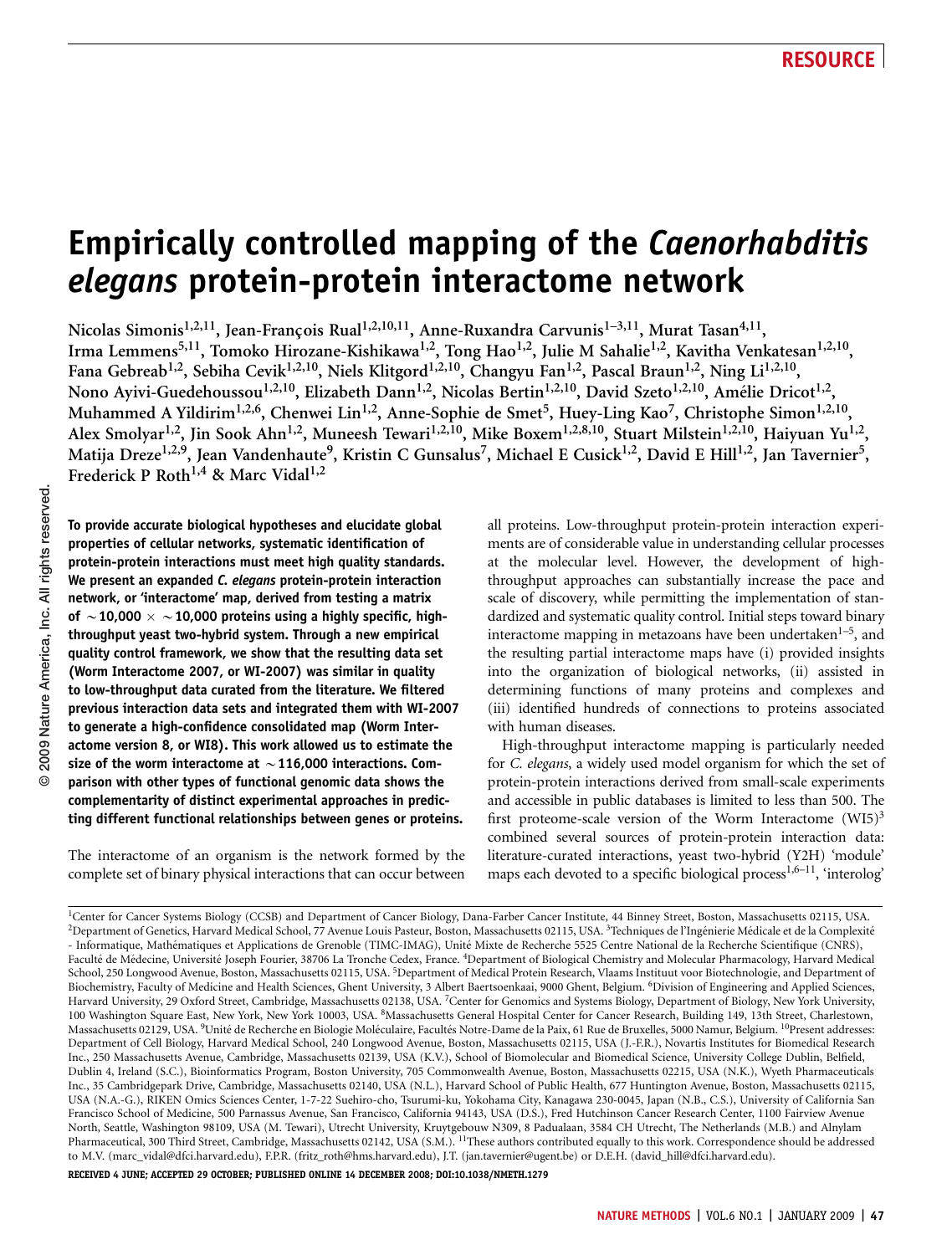interactions—that is, predicted pairs of interactors whose respective orthologs interact in another organism<sup>12</sup>—and lastly, Y2H interactions derived from a high-throughput screen performed with  $\sim$  2,000 metazoan proteins as baits<sup>[3](#page-7-0)</sup> (WI-2004). WI5 represents a key resource for formulating biological hypotheses and investigating the properties of the C. elegans interaction network. However, WI5 includes nonbinary interactions derived from the literature, interologs not experimentally confirmed, and some lower-confidence Y2H interactions.

Our updated Worm Interactome map (WI8) implements several techniques and strategies that are critical for generating highquality protein-protein interaction data on a proteomic scale. First, we expanded the worm interactome map by screening a matrix of  $\sim$  10,000  $\times \sim$  10,000 proteins. Second, we developed new standards to deliver a data set of very high quality. These standards involve a highly stringent, high-throughput yeast two-hybrid (HT-Y2H) assay, strict methods for filtering and updating existing data sets, independent measurement of technical quality, and evaluation of biological relevance. Because worm genome annotations are improved frequently, we updated previous protein-protein interaction data according to recent gene models. Finally, we empirically estimated the full size of the C. elegans interactome, through the implementation of a new interactome mapping framework based exclusively on protein-protein interaction data<sup>[13](#page-7-0)</sup>.

To extend the use of WI8 beyond protein-protein interaction analysis and to place WI8 into broader biological context, we integrated the resulting protein-protein interaction data with complementary data sets, such as physical and genetic interactions from curated literature, our interolog data set (Supplementary Methods online), phenotypic profiling data and a coexpression compendium. We also identified tissue localizations and developmental stages in which interacting pairs are most likely to be physiologically relevant whenever anatomical annotation<sup>14</sup> or spa-tiotemporal expression patterns<sup>[15](#page-7-0)</sup> were available for both proteins.

Our new data set, WI-2007, consists of 1,816 high-confidence, binary, protein-protein interactions. We integrated previously published high-quality C. elegans binary protein-protein interactions with WI-2007 into the updated WI8 version of the worm interactome, providing 3,864 high-quality binary physical interactions between 2,528 proteins. WI8 was significantly enriched for functionally linked protein pairs, confirming its biological relevance and demonstrating the value of unbiased, large-scale Y2H screens in inferring protein function.

## **RESULTS**

#### A new HT-Y2H data set

For this iteration of worm interactome mapping, we implemented a HT-Y2H strategy previously used for human interactome mappin[g5.](#page-7-0) We tested all open reading frames (ORFs) in the worm ORFeome version 1.1 (ref. 8) against one another (a  $\sim$  10,000  $\times$  $\sim$  10,000 matrix), a search space corresponding to  $\sim$  24% of the total search space for a comprehensive C. elegans interactome map, excluding variants due to polymorphism, alternative transcription or alternative splicing (Fig. 1a). We also ensured the quality of the new data set by using stringent conditions and controls described previously[5](#page-7-0), including low expression of DNA-binding-domain and activation-domain fusion proteins (DB-X and AD-Y), multiple reporter genes to ensure high precision, removal of all a priori and

de novo DB-X autoactivators, and individual retesting of each positive protein-protein interaction. The resulting set of 1,816 protein-protein interactions between 1,496 proteins (Fig. 1b) is called WI-2007.

### Characterization of WI-2007

To assess the quality of our new data set and estimate the size of the complete worm interactome, we used a framework we recently developed $13$ , with a slightly different implementation relevant to the data available in C. elegans. This framework empirically measures several parameters to characterize a high-throughput binary protein-protein interaction data set: 'screening completeness', the fraction of the proteome-wide space tested in the experiment; 'precision', the proportion of interactions in the data set that are true biophysical interactions; 'sampling sensitivity', the fraction of all detectable interactions for a particular assay found under the sampling conditions, which corresponds here to the saturation of a single screen; and 'assay sensitivity', the proportion of all biophysical interactions that can be identified by an assay at saturation, as each assay can only detect a fraction of all true biophysical interactions.

To estimate these parameters we performed the following experiments. First, we used the mammalian protein-protein interaction trap technique (MAPPIT) to measure how a random sample of WI-2007 performed in an independent protein interaction detection assay compared to a positive reference set (cePRS-v1, manually recurated interactions from low-throughput studies) and a random reference set (ceRRS-v1, randomly chosen pairs in the search space of WI-2007). Second, we used the overlap between WI-2007 and our previous Y2H study in their common search space to quantify the saturation of our screen. Third, to evaluate the proportion of interactions that can be captured by our Y2H assay, we used the fraction of cePRS-v1 pairs recovered in a pairwise Y2H experiment and in WI-2007, as well as the proportion of widely conserved interologs found in WI-2007. Introducing these measurements into a Monte Carlo simulation (Supplementary Methods), we computed the four parameters in our framework, as well as the expected size of the worm interactome. According to this model, the screening completeness was 23.6%, the precision estimate 86%  $\pm$ 16% (mean and s.d.), the sampling sensitivity 31%  $\pm$  8%, the assay sensitivity  $16\% \pm 3\%$  and the size of the worm interactome 115,600  $± 26,400$  (Fig. 1c).

Given the potential bias in cePRS-v1 and in the set of ultraconserved interologs toward interactions that are easy to detect, the associated assay sensitivity may be an overestimate. Thus, the predicted interactome size is likely to be a conservative estimate. The strength of this approach is that these calculations rely solely on protein-protein interactions, without depending on functional annotation or other types of genomic or proteomic data. Our estimate provides an endpoint for the worm interactome mapping project and can be used as a reference for evolutionary comparisons between interactome networks from different species.

#### A combined data set of high-quality binary interactions

To provide a set of integrated, high-quality, binary protein-protein interaction data for C. elegans, we employed higher stringency criteria and used updated WormBase [\(http://www.wormbase.org](http://www.wormbase.org)) gene models to reprocess the raw data from smaller scale Y2H screens encompassing proteins involved in vulval development<sup>1</sup>,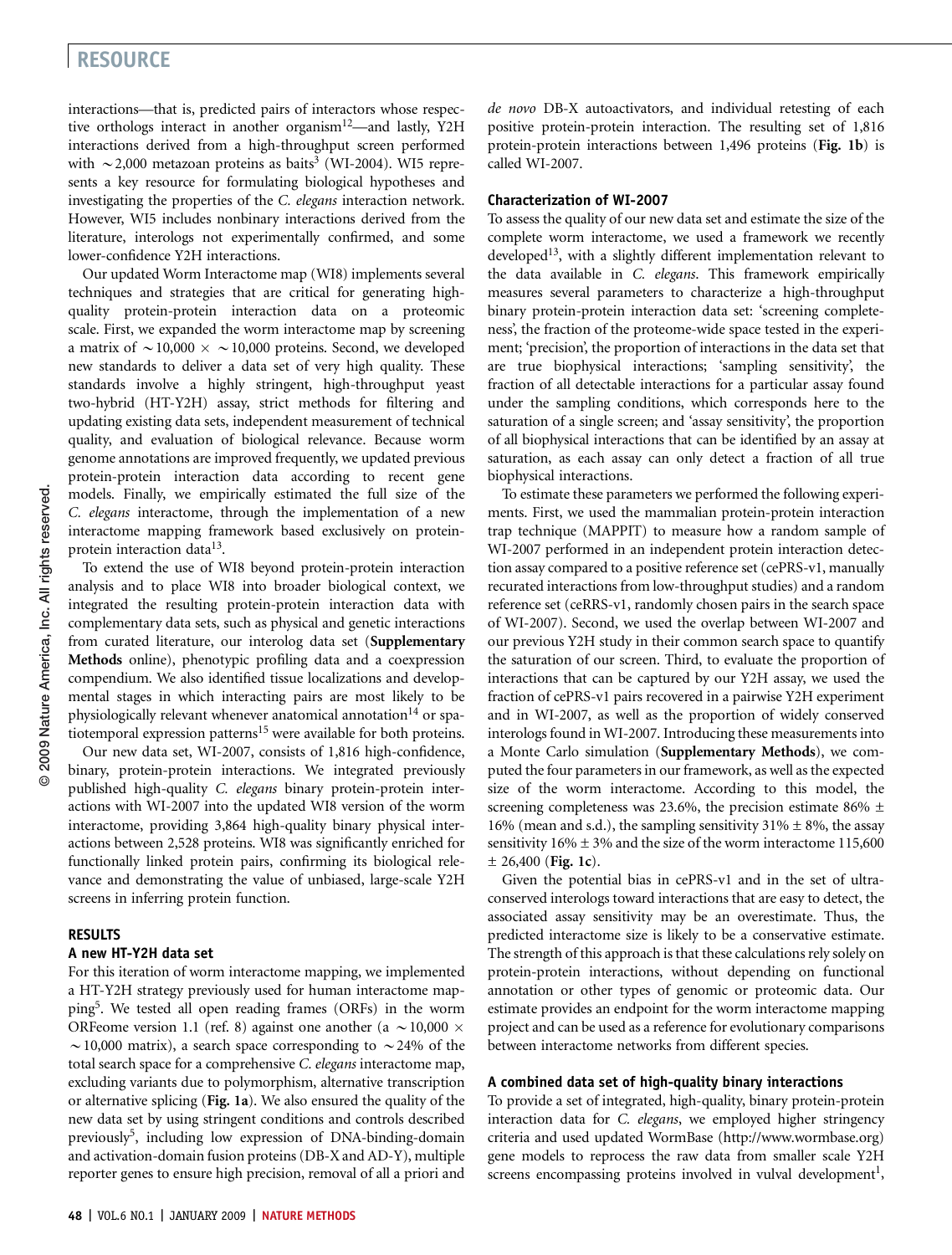protein degradation<sup>6</sup>, DNA damage response<sup>7</sup>, germline forma-tion<sup>[9](#page-7-0)</sup>, TGF- $\beta$  signaling pathway<sup>11</sup> and RNA interference<sup>10</sup>, along with unpublished Y2H interactions (M. Tewari, N.A.-G. and J.S.A.; Supplementary Methods). This 'biological processes' subset (BPmaps) contains 554 protein-protein interactions.

WI8 is the union of WI-2004, WI-2007 and BPmaps. The consolidated WI8 network (Fig. 2 and Supplementary

Table 1 online) contains 3,864 high-quality protein-protein interactions among 2,528 proteins. Approximately 40% of the interactions are newly identified, and the set excludes any lower-confidence interactions from previous studies<sup>3</sup>. The WI8 physical interaction network can be visualized on our website ([http://interactome.dfci.harvard.edu/C\\_elegans/\)](http://interactome.dfci.harvard.edu/C_elegans/) using N-Browse<sup>16</sup> or VisANT<sup>17</sup>.



Figure 1 | Construction and characterization of WI-2007. (a) Search spaces of WI-2007 and WI-2004 relative to the whole proteome, three times larger for WI-2007 than WI-2004. (b) Pipeline used for WI-2007. ORFs from ORFeome v1.1 were transferred into DB and AD vectors by recombinational cloning, then transformed into yeast cells. Each bait was then mated with pools of 188 AD-ORFs. Two rounds of phenotyping were performed to isolate positive colonies, which were used to PCR-amplify DB-ORFs and AD-ORFs for sequencing, leading to the identification of 5,822 interaction sequence tags (ISTs). After excluding autoactivators and collapsing redundant ISTs corresponding to the same, nonoriented protein pair, each interaction was individually retested in an independent Y2H experiment to generate the final WI-2007 data set. (c) WI-2007 characterization. Ten measures are shown (left to right): proportions observed in MAPPIT of (i) cePRS-Y2H-v1, (ii) a random sample of WI-2007 and (iii) ceRRS-v1; number of interactions detected in the common search space of WI-2007 and WI-2004 (iv) in WI-2007, (v) in both screens and (vi) in WI-2004 AD-ORF; (vii) proportion of cePRS-v1 detected in an independent pairwise Y2H experiment; (viii) total number of interactions in WI-2007 and proportion recovered in WI-2007 of (ix) ultraconserved interologs and (x) cePRS-v1. The sampling errors on the ten measurements are modeled with beta distributions (bottom row). These distributions are then used in a Monte Carlo simulation to compute precision, sampling sensitivity, assay sensitivity and the total number of interactions in C. elegans, along with their associated error bars. Label on y axis (frequency) applies to all ten sampling distributions.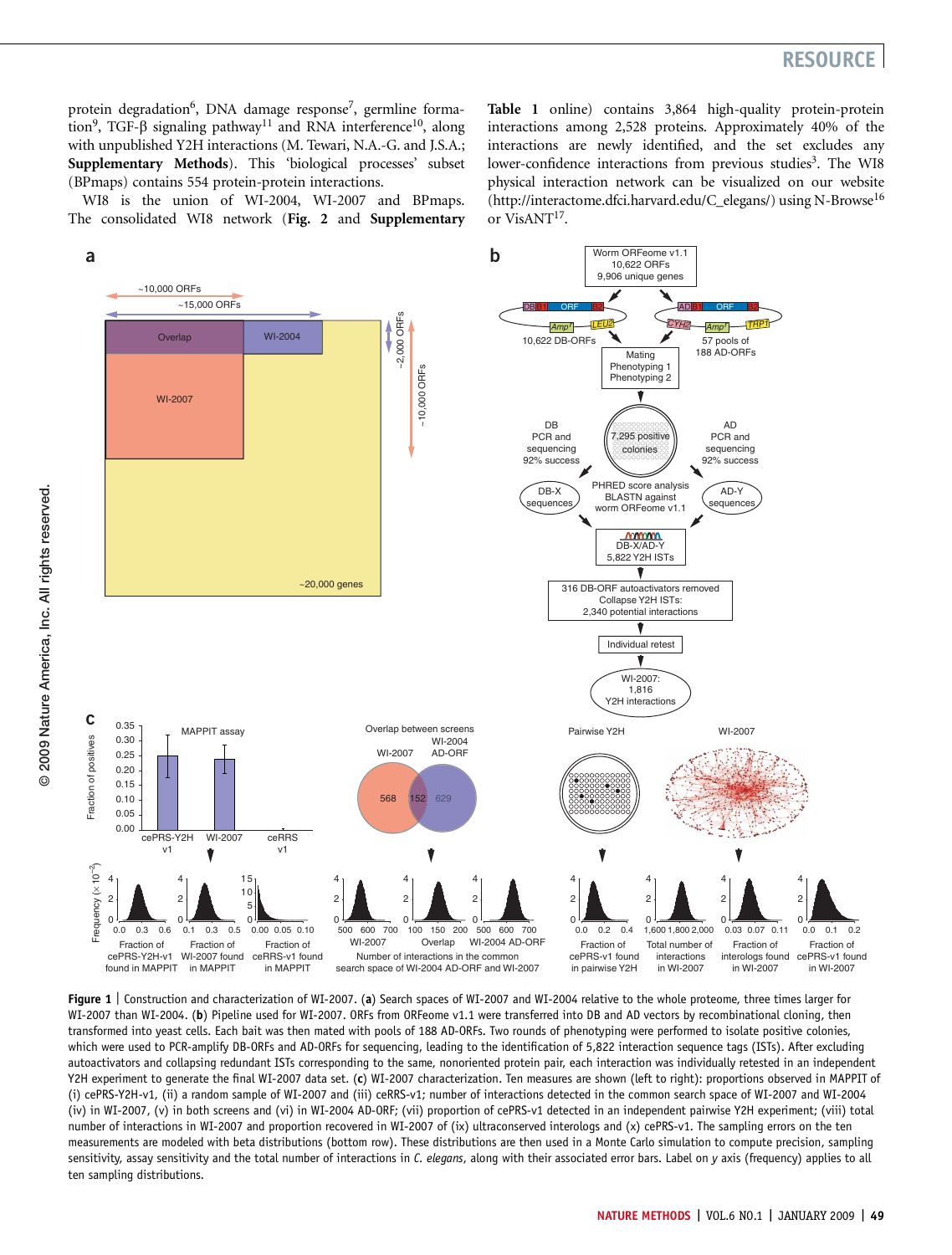

Confirmed Y2H interactions may be 'biophysically true' interactions that do not actually occur in vivo if the involved proteins are not present at the same time and place within a multicellular organism, or are not present with the proper post-translational modifications. We evaluated the overall biological relevance of WI8 by assessing the degree to which interacting pairs share Gene Ontology annotation terms—that is, can be considered as functionally linked. A Gene Ontology term may be specific or broad, depending on the number of genes to which it is assigned. We therefore defined four different thresholds of functional specificity: less than or equal to 5, 20, 100 and 400 annotated genes per Gene Ontology term. For all three component subsets of WI8, we compared the degree of functional linkage with that of binary interactions derived from the literature (LCI binary; Supplementary Methods and Supplementary Table 2 online), nor-

malizing for protein composition bias of each of these subsets. All data subsets showed a high enrichment for both broad and specific functional linkage (Fig. 3a), suggesting high biological relevance. The degree of functional linkage among WI-2007 was similar to or exceeded the literature enrichment at each functional specificity limit tested.

Various interactions in WI8 provide new biological information. For example, EBP-1, a microtubule-binding protein whose homologs are involved in a variety of microtubule-mediated processes $18$ , interacts with several proteins involved in microtubule dynamics, including UNC-14, a protein required for axon growth and sex myoblast migration<sup>19</sup>, VAB-8, a kinesin-like protein required for axon outgrowth and

Figure 2 | WI8: an extended, high-quality, protein-protein interaction network. High-quality data on Y2H protein-protein interactions (PPIs) from WI-2007, WI-2004 and diverse medium-throughput biological processes based Y2H maps $1,6-11$  were integrated into WI8. The color of the edge indicates the data set of origin: WI-2007, red; WI-2004, blue; biological process maps, green. Edges corresponding to more than one of these evidence types are shown in black, and edges corresponding to 'rescued' interactions that is, supported by at least two lower-confidence pieces of evidence—in gray. Only the main giant component of the network (connected subgraph that contains the majority of the entire network's nodes) is shown.

cell migration<sup>[20](#page-7-0)</sup>, and RSA-2, a protein specifically required for microtubule outgrowth from centrosomes and for spindle assembly<sup>21</sup>.

## Integrated functional network

Integration of diverse large-scale data sets was previously used to demonstrate the coordination of interconnected yet distinct molecular machines involved in worm early embryogenesis<sup>22</sup>. Another recent publication<sup>23</sup> describes Bayesian integration of functional linkages into a single network, weighting each type of evidence according to a reference data set (benchmark). Such an approach can be a valuable resource leading to interesting hypotheses, but is highly dependent on the benchmark, which can strongly bias the predictions (Supplementary Discussion online). In contrast, we chose to provide an unweighted data set that (i) does not artificially bias the network toward highly-studied proteins, (ii) allows the user to select their own threshold for some types of linkages (for example, correlation coefficient with expression data), (iii) separates each type of experimental evidence and (iv) does not rely on an inevitably biased benchmark.

We integrated WI8 with five different sources of evidence for functional relationships: (i) mRNA coexpression data available in WormBase (Supplementary Table 3 online); (ii) RNAi phenotypes from RNAiDB<sup>[24](#page-7-0)</sup> (Supplementary Table 4 online); (iii) genetic interactions curated in WormBase; (iv) interolog interactions and (v) all binary and nonbinary protein-protein interactions from our literature-curated data set (LCI; Supplementary Methods). This integrated network involves 178,151 links between 6,176 genes and can be visualized online using N-Browse [\(http://interactome.](http://interactome.dfci.harvard.edu/C_elegans/) [dfci.harvard.edu/C\\_elegans/](http://interactome.dfci.harvard.edu/C_elegans/)).



Figure 3 | Biological relevance. Enrichment represents the frequency of functional linkage of protein or gene pairs expressed as a multiple of the value for random pairs and was plotted against functional specificity groupings. The maximum number of genes associated with a particular Gene Ontology (GO) term was used as an estimate of the functional specificity (5, 20, 100 or 400 genes). (a) Enrichment for functional relationships in different components of the WI8 data set and in the LCI binary data set. (b) Functional relationship enrichments for distinct types of experimental evidence. P-values assessing the difference between protein-protein interactions and other types of evidence are shown for very specific Gene Ontology terms (terms with a maximum of five genes).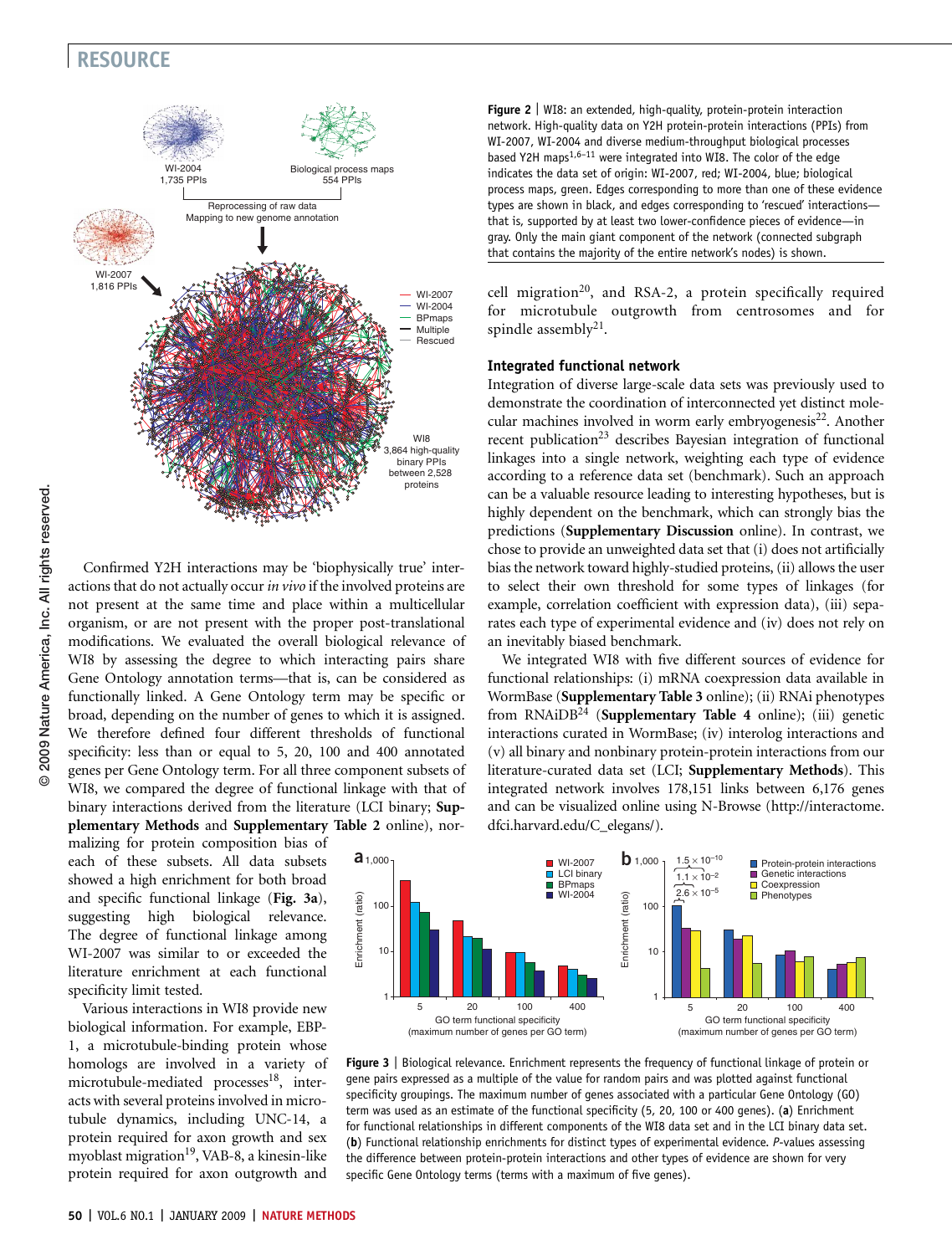|                      | WI8   |                                | LCI   |                        | Interologs |                        | Genetic interactions |                       | Phenotypes |                        |
|----------------------|-------|--------------------------------|-------|------------------------|------------|------------------------|----------------------|-----------------------|------------|------------------------|
|                      |       |                                |       | P                      |            | P                      |                      | Р                     |            | P                      |
| LCI                  | 182.3 | $1.01 \times 10^{-37}$         |       |                        |            |                        |                      |                       |            |                        |
| Interologs           | 91.4  | $1.13\times10^{-212}$          | 145.6 | $5.89 \times 10^{-75}$ |            |                        |                      |                       |            |                        |
| Genetic interactions | 23.9  | $1.59\times10^{-14}$           | 66.9  | $1.17 \times 10^{-72}$ | 24.1       | $6.58 \times 10^{-58}$ |                      |                       |            |                        |
| Phenotypes           | 3.0   | 5.33 $\times$ 10 <sup>-3</sup> | 4.6   | $1.02\times10^{-3}$    | 3.0        | $1.27\times10^{-16}$   | 3.3                  | $3.83 \times 10^{-6}$ |            |                        |
| Coexpression         | 2.5   | $1.20 \times 10^{-8}$          | 2.6   | $3.20 \times 10^{-3}$  | 3.2        | $5.01\times10^{-103}$  | 1.6                  | $1.61\times10^{-1}$   | 1.6        | $1.09 \times 10^{-21}$ |

Table 1 | Overlap between data sets from the integrated functional network

Enrichment (E, expressed as a multiple) and significance (P-values) of the overlaps between distinct functional data sets. The enrichment is defined as the number of pairs shared between two data sets divided by the expected random number of shared pairs, and the significance is assessed by Fisher's exact test.

**©** 2009 Nature America, Inc. All rights reserved. 2009 Nature America, Inc. All rights reserved.

We compared the biological relevance of each type of data from the integrated network by calculating the enrichment for functional linkage, as described before for protein-protein interaction data sets (Fig. 3b). All the analyzed data sets showed highly significant enrichment for functional linkage ( $P < 2.5 \times 10^{-3}$ ). Notably, among the analyzed data sets, physical interactions seemed to be the best predictors of highly specific shared Gene Ontology terms, whereas pairs sharing phenotypes showed the highest enrichment for less specific functional linkages. The phenotypic profiles used in this study were gross phenotypes, and more precise phenotypic observations would probably be better predictors for more precise functions but worse predictors for more global functions. Similarly, linkages from expression data were derived from a wide range of experimental conditions; such data could be a better predictor of more specific linkages, if a set of experimental conditions targeting a particular process had been used. This observation reflects how these different data sets address biological questions at different levels, in the same way that sequence and structure similarity are better predictors of whether proteins exert the same enzymatic activity than of whether they belong to the same pathways $25$ .

Next we examined the overlap between component networks of each type. We observed significant overlap for almost all combinations of component networks (Table 1). WI8, LCI, interologs and genetic interactions showed more overlap with one another than coexpression or phenotypic correlation with any other data set. The strong association between the two physical interaction data sets and interologs (LCI and WI8 confirmed 56 and 194 predicted interologs, including 49 and 147 heterodimers, respectively) was expected, and it confirmed that many interactions are conserved during evolution. LCI shared higher overlaps with phenotypically correlated pairs, genetic interactions and interologs than WI8, most likely because lower-throughput assays often test physical interactions that are enriched a priori for a common phenotype or are known to have interacting orthologs. Still, WI8 substantiated 57 pairs of genes with high coexpression among a wide range of experimental conditions, 9 pairs of genes with similar RNAi phenotypic profiles and 14 pairs of genetically interacting genes (''shared edges'' section at [http://interactome.dfci.harvard.edu/](http://interactome.dfci.harvard.edu/C_elegans/) [C\\_elegans/\)](http://interactome.dfci.harvard.edu/C_elegans/).

Although significant and informative, these overlaps remain relatively low (Supplementary Table 5 online). This can be explained by lack of 'screening completeness' of most data sets; that is, most of these data sets are not genome or proteome wide. Indeed, more than 60% of genes/proteins in the network (the term 'genes/proteins' is used to reflect the mixed nature of the network, built from links between both genes and proteins) are present in one data set only, whereas less than 5% are present in four data sets or more. Furthermore, most of the screens that have led to the generation of these data sets (including our Y2H screens) are far from saturation and are probably limited by low sampling sensitivity in addition to inherent limitations of each assay; that is, precision and assay sensitivity. Finally, a perfect overlap is not expected because of intrinsic differences in the nature of the biological attributes measured in these data sets.

## Module-scale biological networks

Module-scale biological subnetworks can be extracted from the integrated network by selecting 'seed' genes/proteins known to be associated with a specific process and then expanding by selecting neighboring genes/proteins. For example, using as seeds genes/ proteins implicated in RNA-binding processes (Fig. 4a), nearly all genes/proteins in the expanded set are linked to several RNAbinding genes/proteins and are connected by at least two types of relationships. Most of these linked genes/proteins were thus predicted as functionally related to RNA binding, and several (for example sup-12) were already annotated or predicted by sequence similarity to be associated with RNA binding within WormBase. Other genes/proteins have annotations consistent with RNA binding. For example, T26A8.4 encodes a protein predicted to be part of the CPSF subcomplex of the Polyadenylation Factor I complex through clusters of eukaryotic orthologous groups  $(KOGs)^{26}$  and is orthologous to yeast Caf120, which is part of the conserved Ccr4- Not transcriptional regulatory complex involved in mRNA initiation, elongation and degradation.

When expanding from a seed set of genes/proteins involved in cell fusion (Fig. 4b), almost all added genes/proteins are linked to more than one in the seed set, with many links supported by more than one evidence source. For example, unc-62 had phenotypic correlation with seed genes/proteins nhr-25, lin-29 and ceh-20; physical, genetic and interolog links with ceh-20; and interolog links with mab-5. In contrast to the RNA-binding subnetwork, where most links were physical interactions with few pairs being supported by more than one evidence type, in this example most links were either phenotypic or genetic interactions, and many physical interactions were supported by other evidence.

Notably, WI-2007 contains physical interactions between proteins not previously linked to one another, but at a network distance of two in the integrated network (Supplementary Fig. 1 online). In the RNA-binding network, for example, star-2 and mec-8, which are known to be indirectly linked through sup-12, were found to directly interact. We found 1,157 new 'triangle closures' of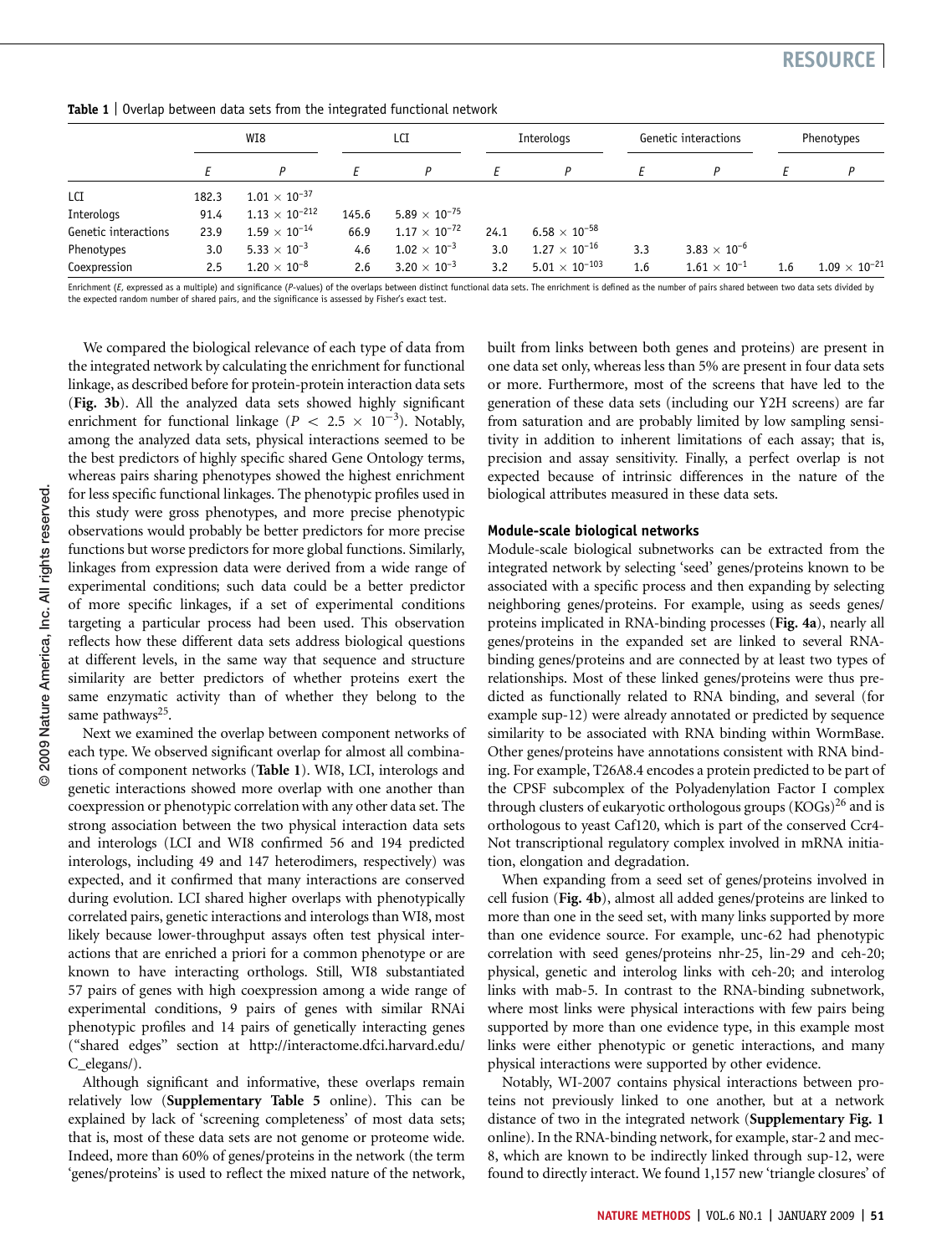

Figure 4 | Examples of multiple-evidence subnetworks. The networks represent relationships among genes/proteins from several evidence sources, color-coded as indicated. Genes and their products are labeled using an unitalicized lower-case version of the standard C. elegans three-letter system to reflect the inclusion of links between both proteins and genes. (a) Genes/proteins related to RNA binding. Green ellipses are genes/proteins annotated as 'RNA-binding' in WormBook<sup>31</sup>; white ellipses are genes/proteins linked to RNA-binding genes/proteins by at least one protein-protein interaction from WI8 and one other piece of evidence. The inset shows the chronograms of sup-12 and mec-8 (left) and their predicted spatiotemporal pattern of interaction (right). The chronograms represent the absolute GFP intensity measured (increasing values coded black-green-yellow-white) using reporter constructs with the indicated promoter, along the worm length (x axis) and as a function of development stage (y axis)<sup>15</sup>. (b) Genes related to cell fusion. Green ellipses are genes/proteins annotated as 'cell fusion' in WormBook<sup>32</sup>; white ellipses are genes/proteins linked to cell fusion genes/proteins by a protein-protein interaction from WI8 and one other type of evidence.

this kind (viewable within the ''intersections'' and ''display'' sections of [http://interactome.dfci.harvard.edu/C\\_elegans/\)](http://interactome.dfci.harvard.edu/C_elegans/).

# From 'static' map to spatiotemporal interactome

Spatiotemporal expression patterns for  $\sim$  2,000 worm genes have recently become available through large-scale studies of worms carrying endogenous promoters driving expression of GFP<sup>14,15</sup>. Examination of the resulting GFP intensity patterns informs the question of where (tissue) and when (developmental stage) promoters are activated. The GFP profiles can be sorted according to developmental stage by worm length and aligned, forming a 'chronogram' representation<sup>15</sup>.

We performed computational 'chronogram intersection' of the spatiotemporal expression patterns corresponding to two interacting proteins and used these to infer a potential 'interaction territory' (Supplementary Figs. 2 and 3 online). We also inferred interaction territories on the basis of explicit anatomical annotations<sup>14</sup> for interacting proteins. We identified 111 common anatomical annotations and generated 69 chronogram intersections for protein-protein interactions from WI8 (viewable within the ''localization'' section of [http://interactome.dfci.harvard.edu/C\\_elegans/](http://interactome.dfci.harvard.edu/C_elegans/)). Examples from the RNA-binding subnetwork (Fig. 4a) included common interaction territories for SUP-12 and MEC-8 (Fig. 4a, inset), MEC-8 and EXC-7, and MEP-1 and MOG-4 through chronogram intersections, and for 21 more interactions through anatomical annotations. Although this GFP-based technique has limitations related to resolution and coverage, these examples provide a glimpse of how integrating spatiotemporal expression information could eventually allow extraction of tissue-specific subnetworks corresponding to pathways, functional modules or protein complexes, once the technology improves and more data become available.

## **DISCUSSION**

We describe the implementation of an integrated strategy for generating high-confidence networks based on a highly stringent HT-Y2H assay combined with a quality control framework<sup>13</sup>, thus achieving a step along the path to completion of the C. elegans interactome. Our estimated size of the complete C. elegans biophysical interactome is approximately 116,000 interactions, considering only a single protein isoform per gene. Although WI8 provides 3,864 interactions, 96%–97% of the interactome remains untouched because of lack of screening completeness as well as incomplete sampling and assay sensitivity. From the overlap of two independent HT-Y2H screens, we estimate that a single highthroughput screen can capture  $\sim$  30% of the detectable interactions and thus would need to be repeated several times to reach saturation. Even at saturation, some interactions may not be detectable by Y2H because of intrinsic limitations of the assay for example, proteins may not be imported into the nucleus, proper folding may not occur because of the fusion with the DNAbinding or activation domains, or interactions may require posttranslational modifications or cofactors not present within S. cerevisiae. We estimate the proportion of interactions detectable with our HT-Y2H system (assay sensitivity) at approximately 16%.

Several approaches under development, involving optimization of the experimental setup<sup>[27](#page-7-0)</sup> or systematic ORF fragmentation<sup>28</sup>, should improve the assay sensitivity in future interactome mapping projects. However, achieving comprehensive mapping of the interactome will require use of various assays with complementary assay sensitivities. For example, experiments conducted in mammalian cells may uncover some interactions missed by Y2H, but fail to find others because some interactions do not occur under the condi-tions tested<sup>[27](#page-7-0)</sup>. In addition to improving sensitivity, further cloning efforts will have to be undertaken to increase the screening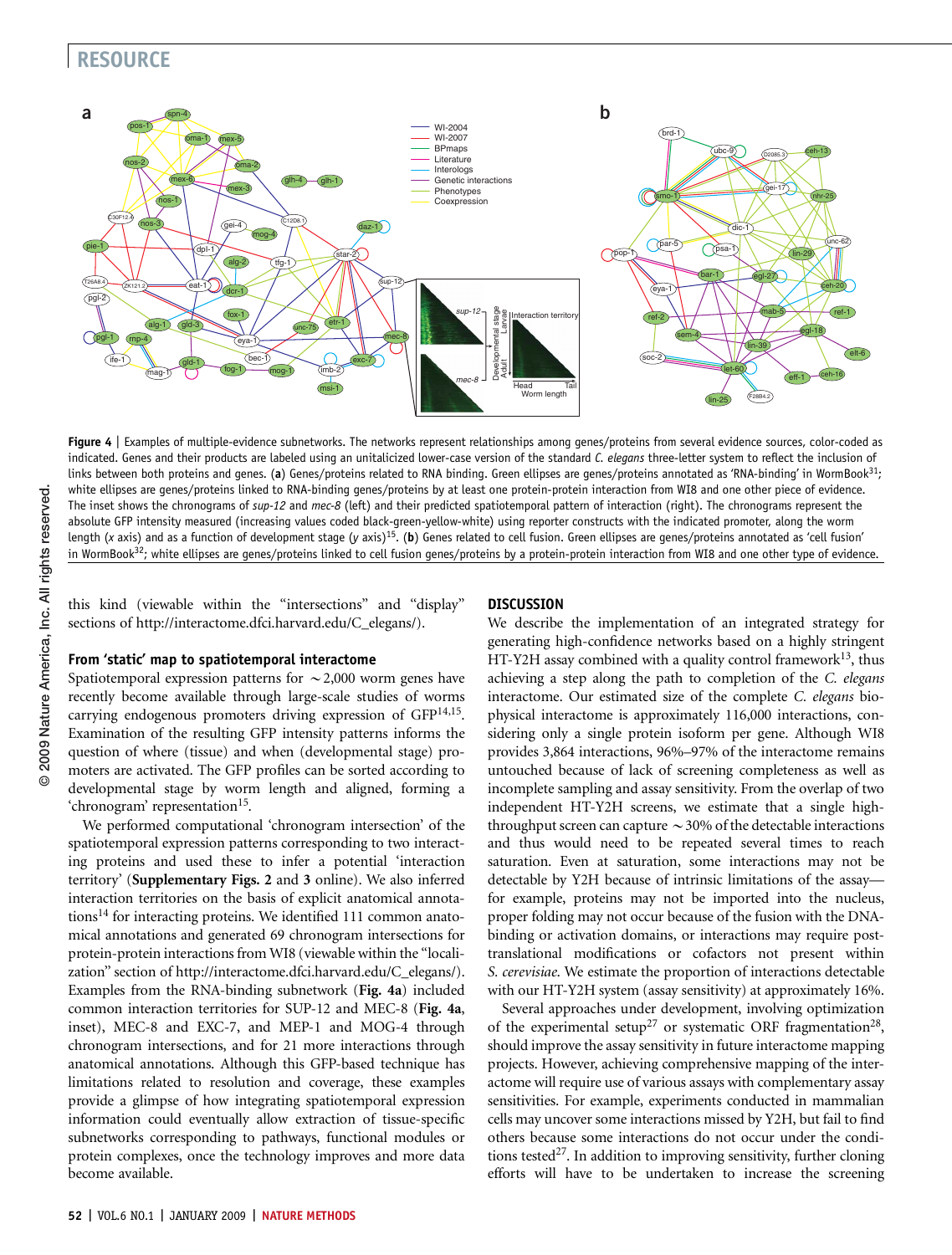# **METHODS**

Y2H screening. We mated 94 individual MAT<sub>a</sub> MaV203 DB-ORF yeast strains, in a 96-well format, with the same MATa MaV103 AD-188ORFs mini-library on solid medium containing yeast extract, peptone and dextrose (YPD). Each DB-ORF 96-well plate was individually mated to all AD-ORFs compiled into 57 AD-188ORFs pools. After overnight growth at 30 °C, we transferred the colonies to plates containing synthetic complete (SC) yeast medium lacking leucine, tryptophan and histidine and containing 20 mM 3-aminotriazole (3AT) to select for diploids that showed elevated expression of the GAL1::HIS3 Y2H marker. The same cells were transferred in parallel onto SC medium lacking leucine (SC–L) and containing 3AT and cycloheximide (SC–L+3AT+CYH). The pAD-dest-CYH vector contains the CYH2 negative-selection marker, which allows plasmid shuffling on cycloheximide-containing media. This step is crucial to eliminate autoactivators that can arise during Y2H selection. Autoactivators show a  $3AT^{+}/3AT-CYH^{+}$  phenotype, whereas genuine positives show a 3AT<sup>+</sup>/3AT-CYH<sup>-</sup> phenotype in this assay. We picked approximately 180,000 positive colonies from 3AT+/3AT-CYH<sup>-</sup> spots into a second-generation set of 96-well plates for further phenotypic screening.

Scoring Y2H assays. Consolidated and regrown 3AT+/3AT-CYH<sup>-</sup> colonies were transferred to both Sc–L+3AT and Sc–L+3AT+CYH plates to confirm GAL1::HIS3 transcriptional activity, and to YPD to determine GAL1::lacZ transcriptional activity using a b-galactosidase filter assay. We selected colonies that retested 3AT<sup>+</sup>/3AT-CYH<sup>-</sup> and tested positive at levels equal or higher to that of the control DB-RB/AD-E2F interaction pair in our Y2H control set. Of the original  $\sim$  180,000 3AT<sup>+</sup>/3AT-CYH<sup>-</sup> colonies, 7,295 passed this double phenotypic test and represented Y2H positives. We also systematically tested all DB-ORFs for autoactivation by growth on solid SC-L+3AT medium, identifying all strong autoactivators and removing them from further consideration as baits in Y2H.

Yeast PCR and IST sequencing. We performed PCR amplifications on all Y2H-positive colonies to individually amplify DB-ORFs and AD-ORFs. The products from the PCR were purified and used as templates in a cycle-sequencing reaction to obtain two interaction sequence tags (ISTs) per Y2H positive.

WI-2007 IST analysis. The quality of the ISTs obtained by sequencing was measured by moving a sliding window of 10 base pairs to define the portion of the IST that had an average PHRED [\(http://www.phrap.com/phred/](http://www.phrap.com/phred/)) score of 10 or higher over at least 10% of their length. We aligned all sequences against the worm ORFeome v1.1 database [\(http://worfdb.dfci.harvard.edu/](http://worfdb.dfci.harvard.edu/)) and remapped them to WormBase version WS150. We retained only those 5,822 showing a BLASTN E-value  $E \le 10^{-20}$ . We collapsed all IST pairs corresponding to the same unordered gene locus pair.

Pairwise Y2H verification. We verified all Y2H interactions by mating fresh individual MATa MaV203 DB-ORF yeast cells with their corresponding individual MATa MaV103 AD-ORF yeast cells. For genes with more than one clone in the worm ORFeome v1.1, we used the clone with the highest similarity to the IST sequenced in the high-throughput screen for the retest. We tested the resulting diploids for their ability to activate two out of the three Y2H reporter genes. Of the 2,340 potential interactions, 78% (1,816) successfully passed this Y2H retest.

Reference literature data sets: PRS and RRS. To evaluate WI-2007 interactions, we assembled a positive reference set (PRS) and a random reference set (RRS) of binary interactions. We manually recurated physical interactions derived from low-throughput studies in the curated literature, both to ensure high quality and to verify evidence that the interactions were direct and binary, producing the C. elegans positive reference set version 1 (cePRSv1), including 53 worm binary protein-protein interactions. Another 94 pairs selected randomly from the set of  $\sim$  50,000,000 pairs among proteins represented as clones in the worm ORFeome v1.1 constituted the C. elegans random reference set version 1 (ceRRS-v1). To overcome potential biases of MAPPIT compared to Y2H interactions (the two assays may not be completely independent), we selected only the 47 cePRS-v1 pairs that have been detected by Y2H (cePRS-Y2H-v1) to compute the precision.

MAPPIT assay. In this system, the bait is fused to a STAT recruitment-deficient, homodimeric cytokine receptor and the prey protein is fused to functional STAT recruitment sites (gp130). An interaction between bait and prey allows the activation of a ligand-dependent signal transduction pathway, which controls the activation of a luciferase marker. MAPPIT was performed as described<sup>29</sup> with minor changes. We transfected plasmids into human 293T cells in 96-well plates using a calcium phosphate protocol $30$ . Transfected cells were cultured for 24 h in Dulbecco's Modified Eagle's Medium supplemented with 10% fetal bovine serum and then stimulated with erythropoietin (R&D Systems) or left untreated for another 24 h, followed by measurement of luciferase activity in triplicate. For details of the use of MAPPIT to evaluate the Y2H data set, see Supplementary Methods.

Functional linkage estimation. The enrichment of a particular data set is expressed as an odds ratio—the number of distinct pairs (excluding homomeric interactions) sharing at least one Gene Ontology term (at a given functional specificity threshold) divided by the number of pairs expected at random. Significance of enrichment was calculated using a one-sided Fisher's exact test. We estimated the space of possible gene pairs as all unordered pairs between the genes in the input data set to account for specific biases of each data set, and then restricted this space to pairs in which both genes have one or more annotations at the considered functional specificity level. The number of genes associated with a particular Gene Ontology term was used as an estimate of the functional specificity, and we calculated the enrichments for several functional specificity levels (5, 20, 100 and 400). Differences between enrichments were assessed using an independent, two-sample t-test. Supplementary Figures 4 and 5 online detail the separate branches of the Gene Ontology.